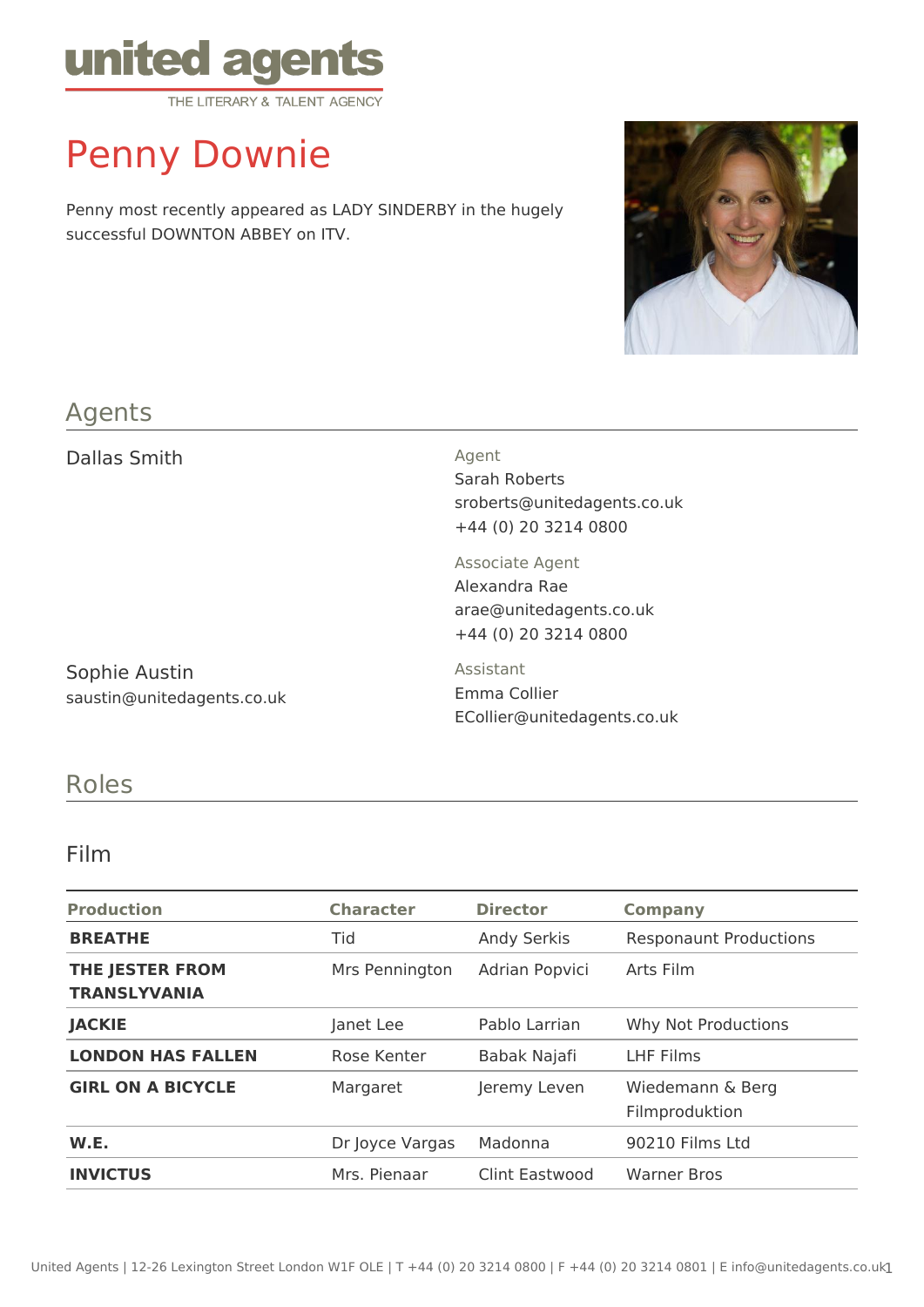| <b>Production</b>           | <b>Character</b> | <b>Director</b>                    | <b>Company</b>      |
|-----------------------------|------------------|------------------------------------|---------------------|
| <b>HOUSE OF MIRTH</b>       | Judy Trenor      | <b>Terence Davis</b>               | <b>Three Rivers</b> |
| <b>CRIME AND PUNISHMENT</b> | Katerine         | Joe Sargeant                       | <b>Hallmark</b>     |
| <b>FOOD OF LOVE</b>         | Mary             | Stephen Poliakoff Intrinsica Films |                     |
| <b>LIONHEART</b>            | Madelaine        | Franklin Shaffner Talia Films      |                     |
| <b>WETHERBY</b>             | Chrissie         | David Hare                         | Greenpoint          |
| <b>CROSS TALK</b>           | Cindy            | Mark Edgeton                       |                     |
| <b>AROUND THE BEND</b>      |                  | Ann Whitehead                      |                     |

## Television

| <b>Production</b>         | <b>Character</b>                    | <b>Director</b>               | <b>Company</b>                         |
|---------------------------|-------------------------------------|-------------------------------|----------------------------------------|
| <b>THE CROWN SERIES 4</b> | Duchess of Gloucester Various       |                               | Leftbank/Netflix                       |
| <b>ABSENTIA SERIES 2</b>  | Valerie Chandris                    | <b>Oded Ruskin</b>            | <b>Masha Productions</b>               |
| <b>THE CROWN SERIES 3</b> | Duchess of Gloucester Various       |                               | Left Bank Pictures /<br><b>Netflix</b> |
| <b>BACK</b>               | Ellen                               | Various                       | <b>Big Talk Productions</b>            |
| <b>THE SECRET AGENT</b>   | Lady Blackwood                      | <b>Charles McDougall</b>      | <b>BBC</b>                             |
| <b>HOUDINI AND DOYLE</b>  | Mrs Sulzbach                        | Various                       | <b>Big Talk Productions</b>            |
| <b>SIBLINGS</b>           | Dr Barker                           |                               | <b>Bwark Productions</b>               |
| <b>DOWNTON ABBEY S5</b>   | Lady Sinderby                       | Various                       | Carnival/ ITV                          |
| <b>DOCTORS</b>            | Jessica Boyd                        |                               | <b>BBC</b>                             |
| <b>BREATHLESS</b>         | Penny                               | Phillipa Langdale             | <b>ITV</b>                             |
| <b>FATHER BROWN</b>       | <b>Reverend Mother</b><br>Augustine | lan Barber                    | <b>BBC</b>                             |
| <b>RIPPER STREET</b>      | Flora                               | Andy Wilson                   | <b>BBC</b>                             |
| <b>SILENT WITNESS</b>     | Anne Percival                       | <b>Thaddeus</b><br>O'Sullivan | <b>BBC</b>                             |
| <b>THREESOME</b>          | Judge Taylor Hewitt                 | lan Fitzgibbon                | <b>Big Talk</b>                        |
| <b>VERA</b>               | Veronica                            | Paul Whittington              |                                        |
| <b>LAW &amp; ORDER UK</b> | Rachel Matheson                     | Matt King                     | Kudos/ITV                              |
| <b>WAKING THE DEAD</b>    |                                     | Various                       | <b>BBC</b>                             |
| <b>SILK</b>               |                                     | Various                       | <b>BBC</b>                             |
| <b>THE SHADOW LINE</b>    | McClure                             | Hugo Blick                    | <b>Company Pictures</b>                |
| <b>DOCTORS</b>            | Maisie Padkin                       |                               | <b>BBC</b>                             |
| <b>NEW TRICKS</b>         | Diane King                          |                               | Wall to Wall                           |
| <b>THE COMMANDER</b>      | Jane Griffith                       |                               | La Plante Productions                  |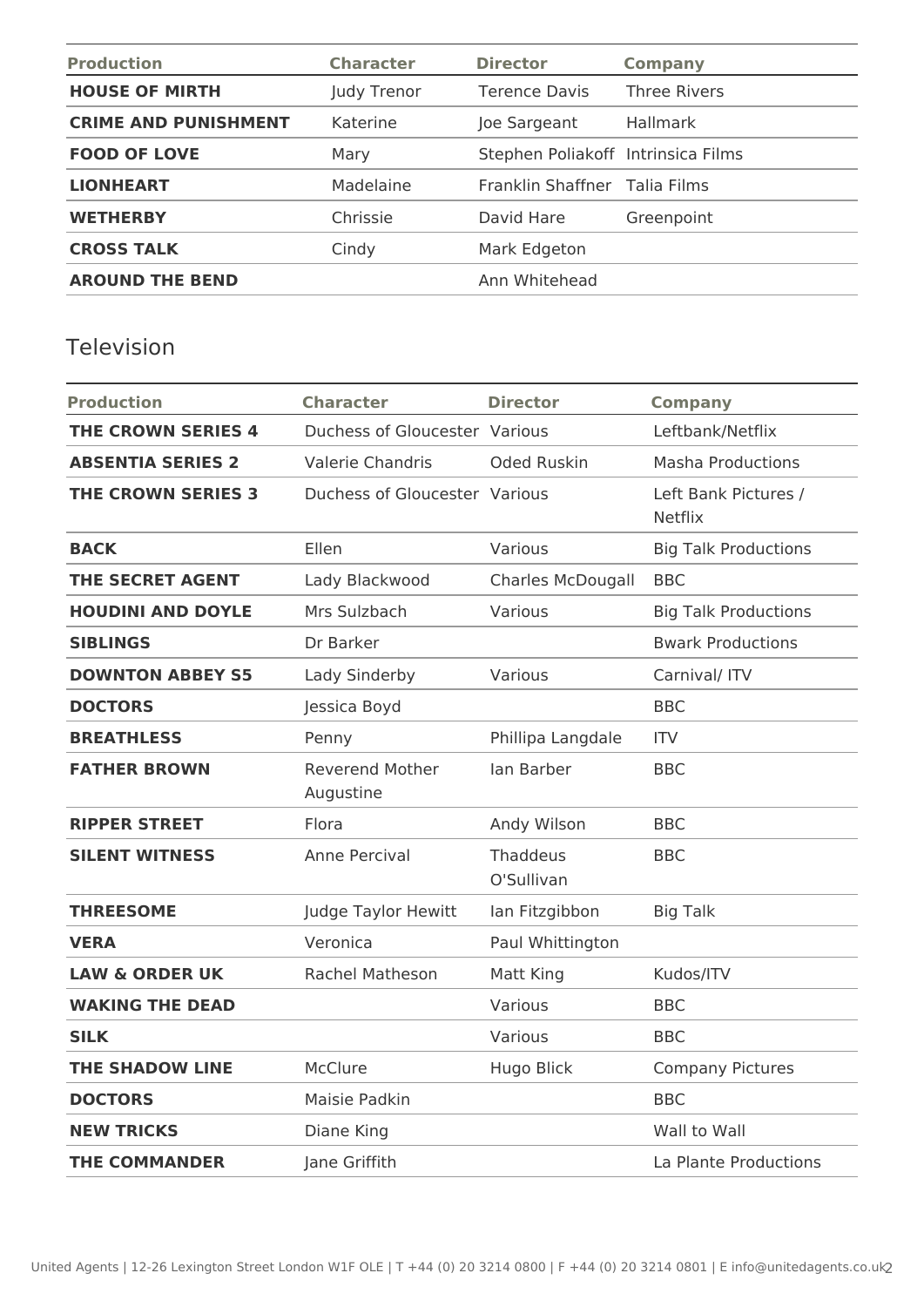| <b>Production</b>                           | <b>Character</b>                  | <b>Director</b>      | <b>Company</b>            |
|---------------------------------------------|-----------------------------------|----------------------|---------------------------|
| <b>NEW STREET LAW-2</b><br>series           | <b>Honor Scammell</b><br>(regular |                      | <b>Red Productions</b>    |
| <b>POIROT: TAKEN AT THE</b><br><b>FLOOD</b> | <b>Frances Cloade</b>             | Andy Wilson          | Granada                   |
| <b>ALL ABOUT GEORGE</b>                     |                                   |                      | Granada                   |
| <b>TRIAL AND RETRIBUTION</b>                | Mrs Thorpe                        |                      | La Plante Productions     |
| THE GIRL IN THE CAFE                        | Ruth                              |                      | <b>Tightrope Pictures</b> |
| <b>IT HAPPENS</b>                           | Evelyn                            |                      | <b>ITV</b>                |
| <b>FALLING</b>                              | Hazel                             |                      | <b>YTV</b>                |
| <b>MURDER IN ROME</b>                       | Caecilia                          |                      | <b>BBC</b>                |
| <b>SHERLOCK HOLMES</b>                      | Judith Massingham                 |                      | <b>BBC</b>                |
| <b>INSPECTOR LINLEY</b>                     |                                   |                      | <b>ITV</b>                |
| <b>SPOOKS 3</b>                             |                                   |                      | Kudos                     |
| <b>MINDER</b>                               |                                   |                      | <b>Euston Films</b>       |
| <b>CAMPAIGN</b>                             | Sarah Copeland                    | <b>Brian Farnham</b> | <b>BBC</b>                |
| <b>A TASTE FOR DEATH</b>                    | Kate Miskin                       | John Davies          | Anglia                    |
| <b>STANLEY AND THE</b><br><b>WOMEN</b>      |                                   | Chris Burt           | Central                   |
| EX                                          |                                   | Paul Seed            | Talkback                  |
| <b>UNDERBELLY</b>                           |                                   | <b>Nick Renton</b>   | <b>BBC</b>                |
| <b>INSPECTOR MORSE</b>                      |                                   | <b>Stuart Orme</b>   | Zenith                    |
| <b>PARADISE</b>                             | Linda                             |                      |                           |
| <b>THE GOVERNOR</b>                         | Christina                         | Alan Dosser          |                           |
| <b>MADSON</b>                               | Anderton                          | Rob Walker           | <b>BBC TV</b>             |
| THE ICE HOUSE                               | Phoebe                            | Tim Fywell           | <b>BBC</b>                |
| <b>SURVIVOR - JUNGLE</b>                    | Mother                            | JP Davison           | <b>HTV</b>                |
| <b>A CERTAIN JUSTICE</b>                    | Venetia Aldridge                  | Ross Devenish        | <b>YTV</b>                |
| <b>LOST FOR WORDS</b>                       | Aileen                            | Alan JW Bell         | <b>YTV</b>                |
| <b>KAVANAGH QC</b>                          | <b>Rosalind McEnery</b>           |                      | Carlton                   |
| <b>TRUST</b>                                | Anita                             | Philippa Langdale    | Box TV                    |
| <b>THE CAZALETS</b>                         | Sid                               | Suri Krishnama       | <b>BBC TV</b>             |
| <b>BYRON</b>                                | Lady Judith Millbanke             | Ruth Baumgarten      | <b>BBC TV</b>             |

## Stage

|  | <b>Production</b> | <b>Character</b> | <b>Director</b> | company |
|--|-------------------|------------------|-----------------|---------|
|--|-------------------|------------------|-----------------|---------|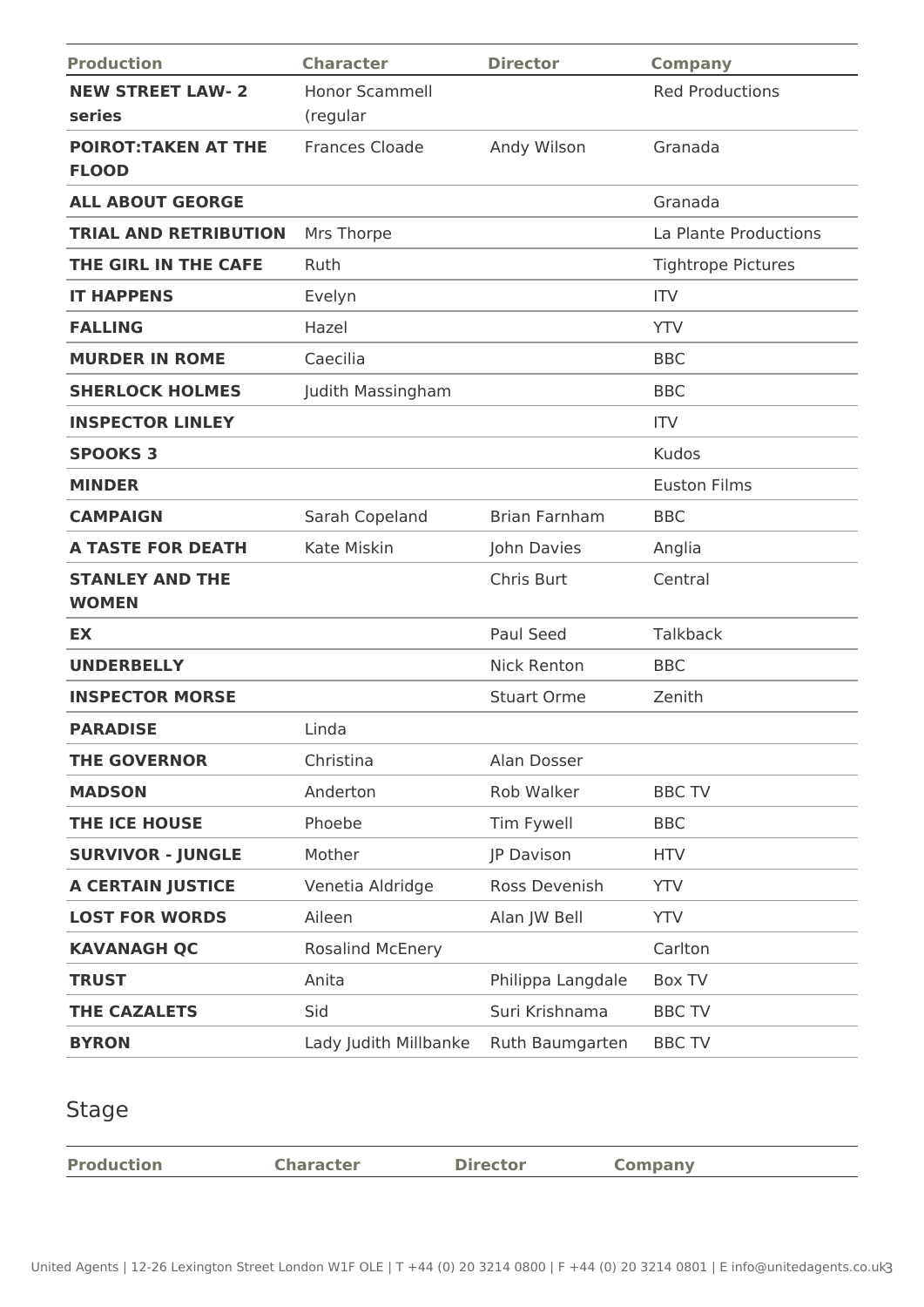| <b>THE LODGER</b>                        | Esther                | Geraldine<br>Alexander | The Coronet Theatre                |
|------------------------------------------|-----------------------|------------------------|------------------------------------|
| <b>GHOSTS</b>                            | <b>Helen Alving</b>   | Mike Poulton           | Royal & Derngate                   |
| <b>RABBIT HOLE</b>                       | Nat                   | <b>Edward Hall</b>     | <b>Hampstead Theatre</b>           |
| <b>STORM IN A FLOWER</b><br><b>VASE</b>  | <b>Constance Spry</b> | Alan Strachan          | <b>Arts Theatre</b>                |
| THE FAIRY QUEEN                          | Titania               | Jonathan Kent          | Glyndebourne                       |
| <b>JUDGMENT DAY</b>                      | Irena                 | James Dacre            | The Print Room                     |
| <b>BUTLEY</b>                            | Edna                  | <b>Lindsey Posner</b>  | <b>Duchess Theatre</b>             |
| <b>A MAP OF THE WORLD</b>                |                       | David Hare             | Sydney Theatreco World<br>Premiere |
| <b>A WINTERS TALE</b>                    | Hermione/Perdita      | <b>Terry Hands</b>     | <b>RSC</b>                         |
| <b>AN ENEMY OF THE</b><br><b>PEOPLE</b>  | Katherine             | <b>Trevor Nunn</b>     | <b>Royal National</b>              |
| <b>AN IDEAL HUSBAND</b>                  | Lady Chiltern         | Peter Hall             | Haymarket/Broadway                 |
| <b>ART OF SUCCESS</b>                    | Sarah Sprackling      | <b>Adrian Noble</b>    | <b>RSC</b>                         |
| <b>BERLIN BERTIE</b>                     | Alice                 | Danny Boyle            | Royal Court                        |
| <b>CRIMES IN HOT</b><br><b>COUNTRIES</b> | Susan Struggle        | <b>Bill Alexander</b>  | <b>RSC</b>                         |
| <b>DEATH AND THE</b><br><b>MAIDEN</b>    | Paulina               | <b>Brian Stirner</b>   | Duke of Yorks                      |
| <b>DINNER</b>                            | Wynne                 | <b>Fiona Bruffins</b>  | <b>Royal National</b>              |
| <b>DINNER</b>                            |                       |                        | National Theatre/ Westend          |
| <b>DREAM PLAY</b>                        | Agnes                 | John Barton            | <b>RSC</b>                         |
| <b>HAMLET</b>                            | Gertrude              | Greg Doran             | <b>RSC</b>                         |
| <b>HELEN</b>                             | Helen                 |                        | The Globe                          |
| <b>HENRY V</b>                           | Chorus                | Nick Hytner            | <b>Royal National</b>              |
| <b>MACBETH</b>                           | Lady Macduff          | <b>Adrian Noble</b>    | <b>RSC</b>                         |
| <b>MIDSUMMER NIGHT</b><br><b>DREAM</b>   | Titania               | Shelia Hancock         | <b>RSC</b>                         |
| <b>PENELOPIAD</b>                        | Penelopiad            |                        | <b>RSC</b>                         |
| <b>RICHARD III</b>                       | Lady Ann              | <b>Bill Alexander</b>  | <b>RSC</b>                         |
| <b>ROMEO AND JULIET</b>                  | Lady Capulet          | John Caird             | <b>RSC</b>                         |
| <b>SCENES FROM A</b><br><b>MARRIAGE</b>  | Marianne              | <b>Rita Russek</b>     | Wyndhams                           |
| <b>SLEEP WITH ME</b>                     | Sophie                | Antony Pate            | Royal National                     |
| <b>TANTALUS</b>                          | Workshop              | Peter Hall             | <b>Royal National</b>              |
| <b>THE CASTLE</b>                        | Ann                   | Nick Hamm              | <b>RSC</b>                         |